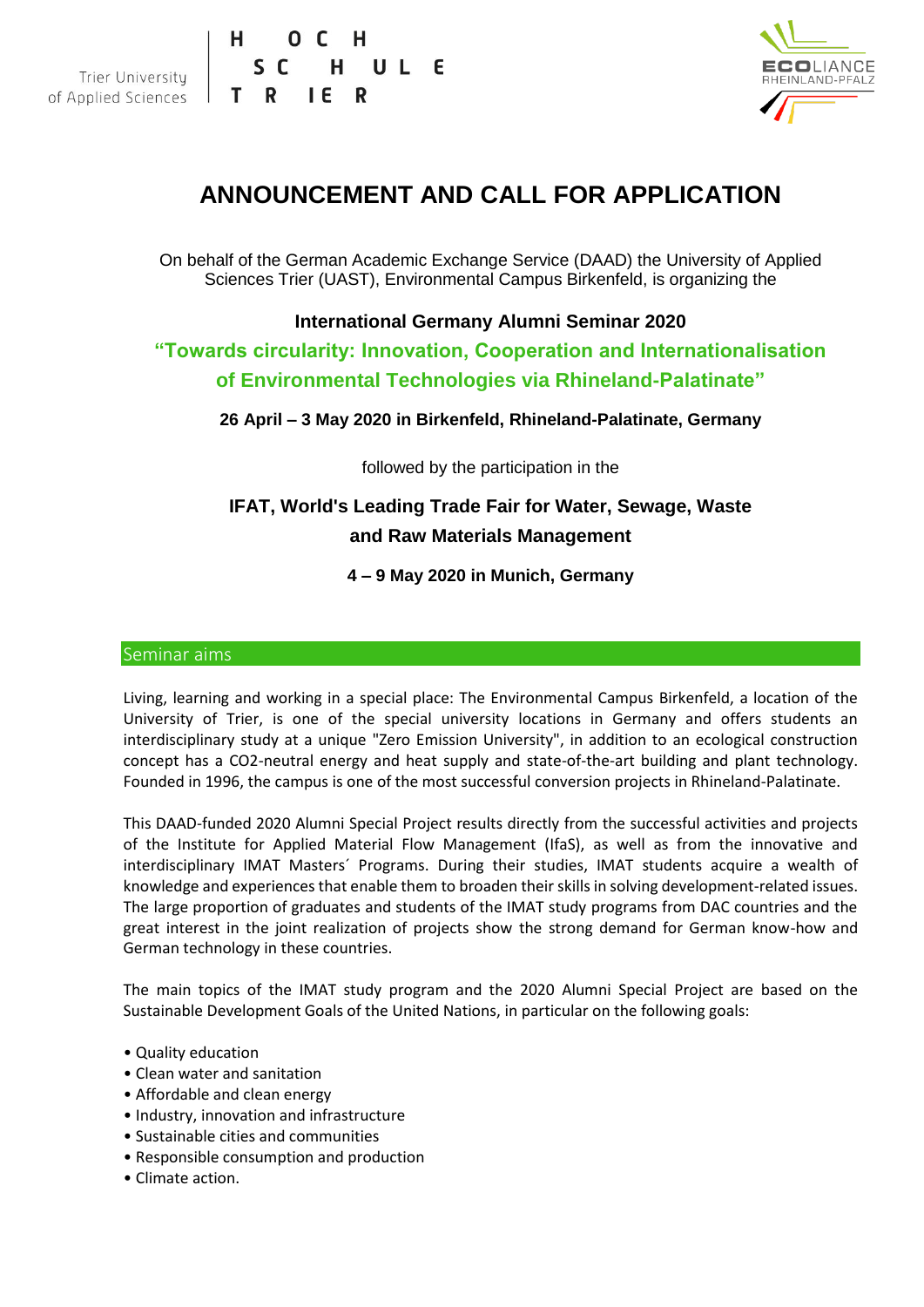Trier University of Applied Sciences H O C SC HUL  $\mathbf{R}$ IE R Т



The participants should renew and expand their knowledge in the above-mentioned subject areas as part of the planned special project. Through presentations and visits as well as the development of own case studies and the intensive networking with institutions and technology providers from all over Germany, the alumni should contribute in the long term to the achievement of the Sustainable Development Goals in their present home countries.

The main target group for the advanced training seminar are international graduates from the field of environmental technology degree programs at German universities.

The aim of the planned Alumni Special Project is to bring DAC countries alumni in the areas of clean water and sanitation, affordable and clean energy, industry, innovation and infrastructure, sustainable cities and communities, responsible consumption and climate action up to the latest state of knowledge (state-ofthe-art) and to expand the knowledge and networks of the participants.

In order to do justice to the Sustainable Development Goals areas relevant to the planned project, the following topics were planned as part of the two-week program:

- Renewable Energies and Energy Efficiency
- Circular Economy: Integrated Waste Management
- Circular Economy: Integrated Water Resource Management
- Innovation & Networking: From research into action
- Interaction Science Environment Climate Change.

These topics will be brought to the attention of alumni through presentations, technical visits, case studies and exchange with experts (from business and academia).

The seminar and trade fair visit are offered by the German Academic Exchange Service (DAAD) in the framework of the program Alumni Special Projects [\(www.daad.de/alumni-special-projects\)](http://www.daad.de/alumni-special-projects). The International Germany Alumni Seminar is organized and hosted by the University of Applied Sciences Trier, Environmental Campus Birkenfeld [\(https://www.umwelt-campus.de/en/\)](https://www.umwelt-campus.de/en/). The costs will be mainly covered by funds from the DAAD, provided by the German Federal Ministry for Economic Cooperation and Development (BMZ).

#### Tentative Program

The seminar program in Birkenfeld will include:

- Sessions and workshops
- Presentations from the participating alumni
- Group work activities and professional networking opportunities with scientists and the applied sector
- Excursions and cultural events

At IFAT in Munich there will be the **Conference Waste-Water-Women**, organized by German Association for Water, Wastewater and Waste (DWA), Hennef, Germany. It will take place on 5 May 2020 from 11:15 am to 1:00 pm. Afterwards we will meet for networking at DWA´s booth from 1:00 pm to 3:00 pm. You will find detailed information later on in the Internet. The conference will be simultaneously translated into English.

**If you are a female applicant and interested in speaking on this conference**, please write in three sentences per question (Make it short and clear!):

\* What are you working on (current working project)?

\* What exactly would you report about at the Conference Waste-Water-Woman?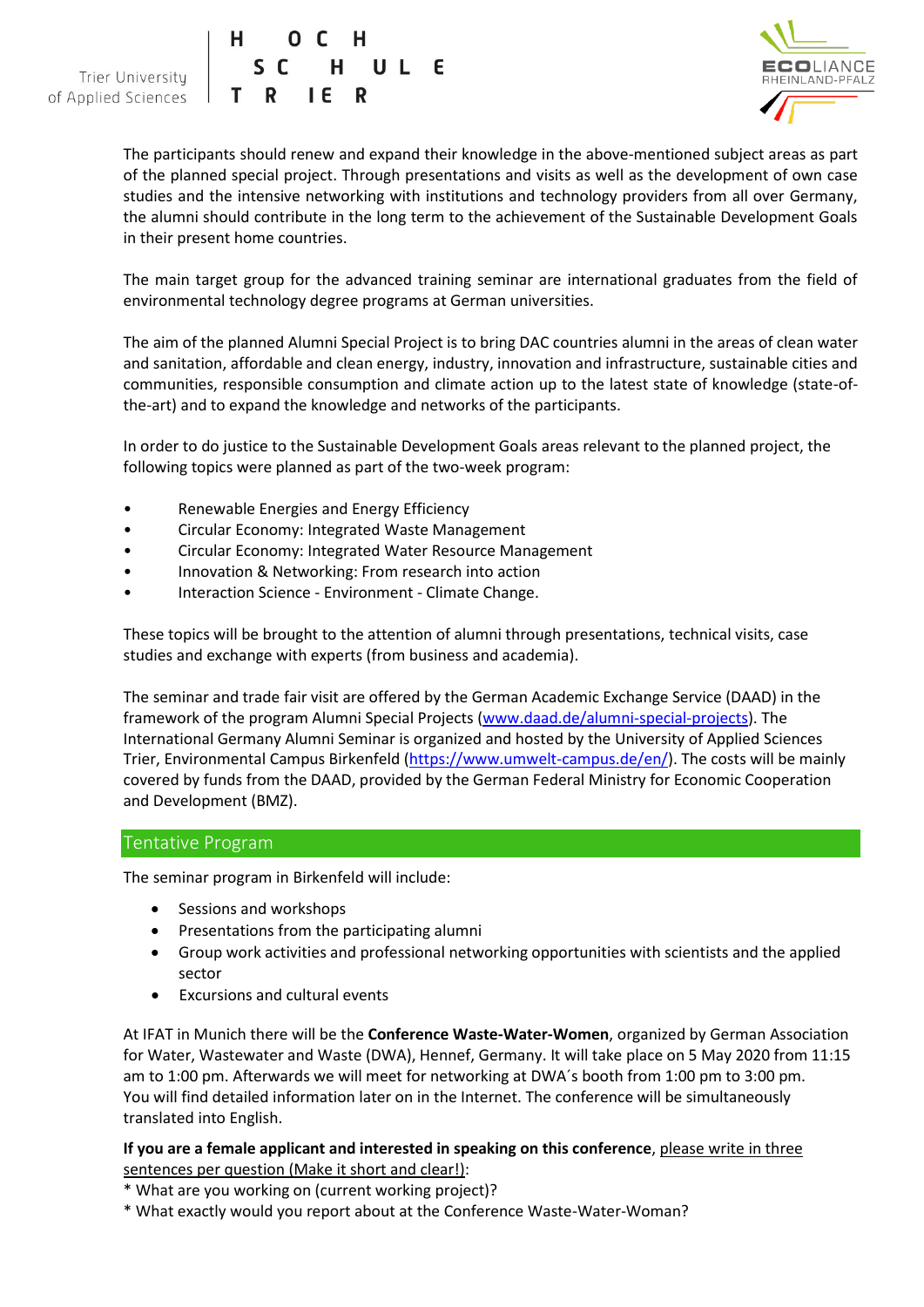



The final program will be published once all applications have been reviewed. It is necessary to participate in the whole programme: seminar, trade fair and social program.

# Eligibility criteria for participation

This seminar targets international Alumni of German universities

- from countries listed on the [DAC list of 'developing' countries](http://www.oecd.org/dac/financing-sustainable-development/development-finance-standards/DAC-List-of-ODA-Recipients-for-reporting-2020-flows.pdf),
- who carried out research or studied in Germany for at least 3 months

#### **Note on eligibility for repeated attendances at Alumni Special Projects:**

Participation in Alumni Special Projects are limited to a maximum of **2 participations within 4 years**. The year of participation, not the year of application, is decisive for the calculation.

For reference, following is the list of the past Alumni Special Projects:

2016: Biofach, European Conference of tropical Ecology, Hannover Messe, IFAT Munich, Medica

2017: Hidden Hunger, republica, IFAT Africa, Agritechnica

2018: Anuga FoodTec, IFAT Munich, Intersolar Europe, Medica

2019: Hannover Messe, republica, Tropentag, IFAT India

Applicants should have:

### **- A relevant academic background in one of the following topics:**

- (1) Quality education
- (2) Clean water and sanitation
- (3) Affordable and clean energy
- (4) Industry, innovation and infrastructure
- (5) Sustainable cities and communities
- (6) Responsible consumption and production
- (7) Climate action
- **- Professional experience and personal interest in one of the following areas**:

research, education, NGOs, government agencies, policy making, project development, local communities, and related stakeholder

- **- Skills to act as a potential multiplier** who will present the seminar results in his/her home country and thus disseminate the acquired knowledge as well as develop ideas and projects for regional implementation…
- **- Adequate language proficiency in English** which is essential to actively participate in the workshops and discussions as the seminar will be held in the English language

#### Cost coverage

- International return ticket from and to airport in Germany (lowest possible economy class airfare)
- Train tickets (2nd class): Frankfurt Airport to Birkenfeld
- Transport on excursions
- Accommodation and meals during the stay in Birkenfeld and Munich during the seminar
- Travel health insurance (max. 30 Euro) and visa costs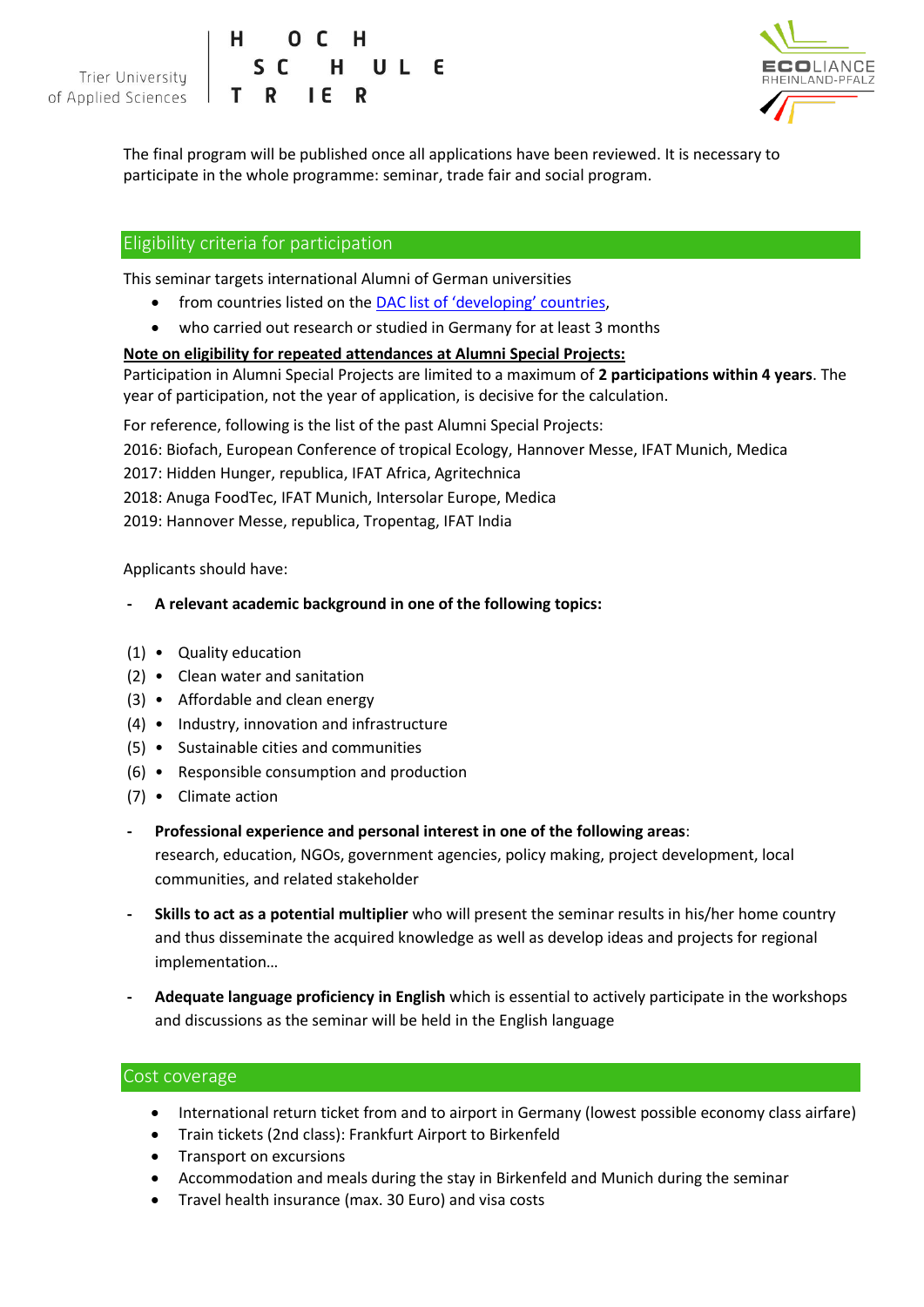Trier University Τ R of Applied Sciences





- Transport from Birkenfeld to Munich
- Transport from the hotel in Munich to the departure airport MUC
- Entrance fees at the Conference in Munich
- Accommodation and most of the living expenses during the conference stay in Munich

**Please note:** All other costs, such as transport costs from participants' home town to their home airport or travel costs for visa application in the home country have to be borne by the participants. Please also keep in mind that although the greater part of the living expenses is covered during the stay in Birkenfeld and Munich – the remaining part will be borne by participants. Details will be provided by DAAD at the next stage.

**Extensions of stays** are possible after the Alumni seminar and the IFAT trade fair up to 5 working days and upon submission of a price comparison of the flight.

Higher travel costs than the travel costs granted by the university must be borne by the participant himself.

Additional travel costs, subsistence costs and other additional costs in connection with the extension of the stay must be borne by the participant.

Extensions beyond 5 days must be of a business and of official nature, justified by the participant and documented with a program and details of contact persons at universities, organizations, institutions, companies etc. Approvals for longer stays beyond 5 days are individual decisions of the DAAD on the basis of the submitted reasons of the participant and his/her planned visit program.

Additional travel costs, subsistence costs and other additional costs in connection with the extension of the stay must be borne by the participant. Applicants should keep in mind to organise accommodation for the extension period by themselves and to have a valid health insurance for these extra days.

#### **Travel dates**:

**26April 2020**: Arrival at the venue in Birkenfeld, Rhineland-Palatinate, Germany **3 May 2020**: Travel from Birkenfeld to Munich **9May 2020**: Departure from Munich, Bavaria, Germany

# Application procedure

Your application (in English language) should emphasize your motivation and personal/professional benefit for your participation. You should illustrate how you are planning to imply the gained knowledge and what possible stakeholders for collaboration you may identify for your professional career.

Please submit your **online application** via the application platform:

<https://www.stoffstrom.org/registration/?lang=en>

**Application Deadline: 15 January 2020**

# In addition to the **application form, please submit your CV with photograph and relevant documentation of alumni status.**

The PDF-document should be named 'Last name\_First name\_country' (e.g. Smith\_John\_England). Documents can be either uploaded on the application platform or sent by email to: **[alumni-](file:///C:/Users/seifert_e/AppData/Local/Microsoft/Windows/INetCache/Content.Outlook/GUKCKOCS/alumni-2020project@umwelt-campus.de)[2020project@umwelt-campus.de.](file:///C:/Users/seifert_e/AppData/Local/Microsoft/Windows/INetCache/Content.Outlook/GUKCKOCS/alumni-2020project@umwelt-campus.de)**

Please mention in your application **whether you have already registered for IFAT 2020** – however, this **does not affect your eligibility as participant** of the alumni seminar. In general, the DAAD is responsible for the registration for the conference.